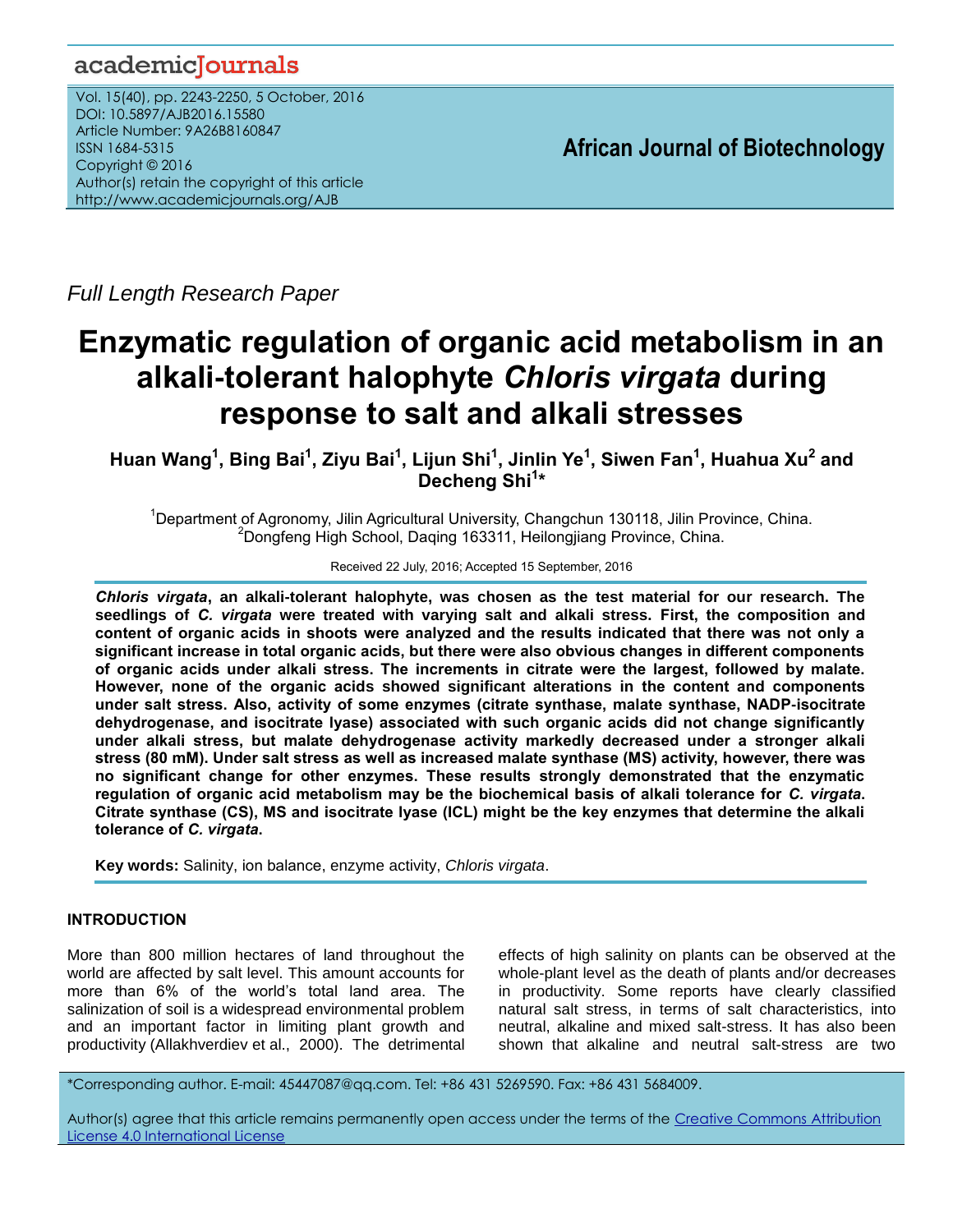distinct kinds of stress for plants and should be called alkali and salt stress, respectively (Shi and Yin, 1993; Yang et al., 2008a, b, c; Wang et al., 2015b). Although some researches had focused on alkali tolerance of plants (Wang et al., 2012, 2015a, b; Gong et al., 2014; Sun et al., 2014), little is known about physiological mechanisms of plant alkali tolerance.

The presence of different concentrations of organic acids among various plants in their natural habitat is evident (Miyasaka et al., 1991); these organic acids play essential roles in interactions between the soil and various microorganisms (Yang and Crowley, 2000), making sparingly soluble soil Fe, P and other metals available to growing plants (Johnson et al., 1994). Many studies have demonstrated that plants secrete considerable amounts of citrate, malate and oxalate from roots in response to some abiotic stresses (Delhaize et al., 1993; Yang et al., 2007). The low-molecular weight organic acids may play important roles in protecting plants against abiotic stresses around the rhizosphere. Although some studies have shown that the total organic acids accumulated in shoots of *Kochia sieversiana* and other plants under alkali stress (Yang et al., 2007), only a few reports have demonstrated the organic acids metabolism under alkali stress. The total organic acids and oxalate content of shoots increased in *K. sieversiana* and *Suaeda glauca* under alkali stress (Yang et al., 2007) and the increase in the content of citrate was also detected in *Puccinellia tenuiflora* and sunflower (Shi et al., 2002; Shi and Sheng, 2005). The accumulation of organic acids might be responsible for coping with the imbalance of charges and high pH stress, but the biochemical basis and metabolic control mechanisms of accumulated organic acids is still unclear.

Some researchers have shown that the accumulation and exudation of citrate in root tips with aluminium (Al) treatments is associated with increased citrate synthase (CS) activity and decreased aconitase activity (Yang et al., 2004). There are also a few reports showing the influence of salt stress on organic acid metabolism. It had been indicated that NaCl salinity *in situ* causes an increase in all three MDH activities (total NAD-MDH, mitochondrial NAD-MDH, and chloroplastic NADP-MDH) in salt-tolerant cultivars CSR-1 and CSR-3, whereas 16 to 100% inhibition in activities was noted in salt-sensitive cultivars Ratna and Jaya (Kumar et al., 2000). In *Mesembryanthemum crystallinum* Linn, steady-state transcript levels for chloroplast NADP-MDH decreased transiently in the leaves after salt stress and then increased to levels greater than two-fold higher than levels in unstressed plants, whereas transcript levels in roots were extremely low and were unaffected by salt stress treatment (Cushman, 1993). Popova et al. (2002) reported that the activity of NADP-ICDH in plants adapted to high salinity increased in leaves and decreased in roots, and expression of Mc-ICDH1 was found to be stimulated in leaves in salt-adapted *M. crystallinum* by

transcript analyses and western blot hybridizations. These results indicated that organic acid metabolism is influenced by salt stress due to the alteration of some enzyme activities under salt stress, and this kind of change might play a key role in enhancing salt resistance. However, the content of accumulated organic acids under alkali stress was greater than that under salt stress based on a few comparative tests of the two kinds of stress (Yang et al., 2007, 2008c). Therefore, studying organic acid metabolism in plants under alkali stress is becoming more important.

In this study, an alkali-resistant halophyte, *C. virgate*, a grass with high protein content, which makes it a highquality forage plant (Zheng and Li, 1999) was used as material. The seedlings were treated with varying salt stress and alkali stress to explore the metabolic control mechanisms of organic acid accumulation in *C. virgata* during responses to alkali stress.

#### **MATERIALS AND METHODS**

#### **Plant**

In this study, an alkali-resistant halophyte, *C. virgata,* a grass with high protein content, which makes it a high-quality forage plant (Zheng and Li, 1999) was used as material. Seeds of *C. virgata*  were collected from native grassland in Changling County, Jilin Province, Northeast China, and sown in 17-cm diameter plastic pots containing washed sand. Each pot contained 13 seedlings and seedlings were sufficiently watered with Hoagland nutrient solution every 2 days. Quantity of evaporation was evaluated with weight method (weight of each pot was recorded two times at 8:00 and 16:00). Evaporation was compensated for with distilled water at other times. The research was carried out at Northeast Normal University, Changchun, China during April to July. All pots were placed outdoors and protected from rain. Temperatures during the experiment were 22 to 26°C during the day and 19 to 22°C at night.

#### **Design of simulated salt and alkaline conditions**

Salt and alkaline solutions were prepared with Hoagland nutrient solution. Two neutral salts were mixed in a 1:9 molar ratio (NaCl:Na2SO4), and applied to the salt stress group. Two alkaline salts were mixed in a 1:9 molar ratio (NaHCO<sub>3</sub>:Na<sub>2</sub>CO<sub>3</sub>), and applied to the alkali stress group. Within each group, two total salt concentrations (40 and 80 mM) were applied. Therefore, in the 80 mM solution for salt stress, a mixture of 8 mM NaCl and 72 mM  $Na<sub>2</sub>SO<sub>4</sub>$  would result in total ion concentrations of 152 mM Na<sup>+</sup> + 8 mM Cl<sup>-</sup> + 72 mM  $SO_4^2$ <sup>-</sup>. In the 80 mM solution for alkali stress, a mixture of 8 mM NaHCO<sub>3</sub> and 72 mM  $Na<sub>2</sub>CO<sub>3</sub>$  would result in total ion concentrations of 152 mM Na<sup>+</sup> + 8 mM HCO<sub>3</sub><sup>-</sup> + 72 mM CO<sub>3</sub><sup>2-</sup>. The pH ranges in the salt stress and alkali stress groups were 6.70 to 6.72 and 10.46 to 10.62, respectively.

#### **Stress treatment**

The seedlings of *C. virgata* were treated with varying salt stress (1:9 molar ratio of NaCl to  $Na<sub>2</sub>SO<sub>4</sub>$ ; pH 6.70 to 6.72; 40, 80 mM) and alkali stress (1:9 molar ratio of NaHCO<sub>3</sub> to Na<sub>2</sub>CO<sub>3</sub>; pH 10.46 to 10.62; 40, 80 mM) to explore the metabolic control mechanisms of organic acid accumulation as a response to these abiotic stress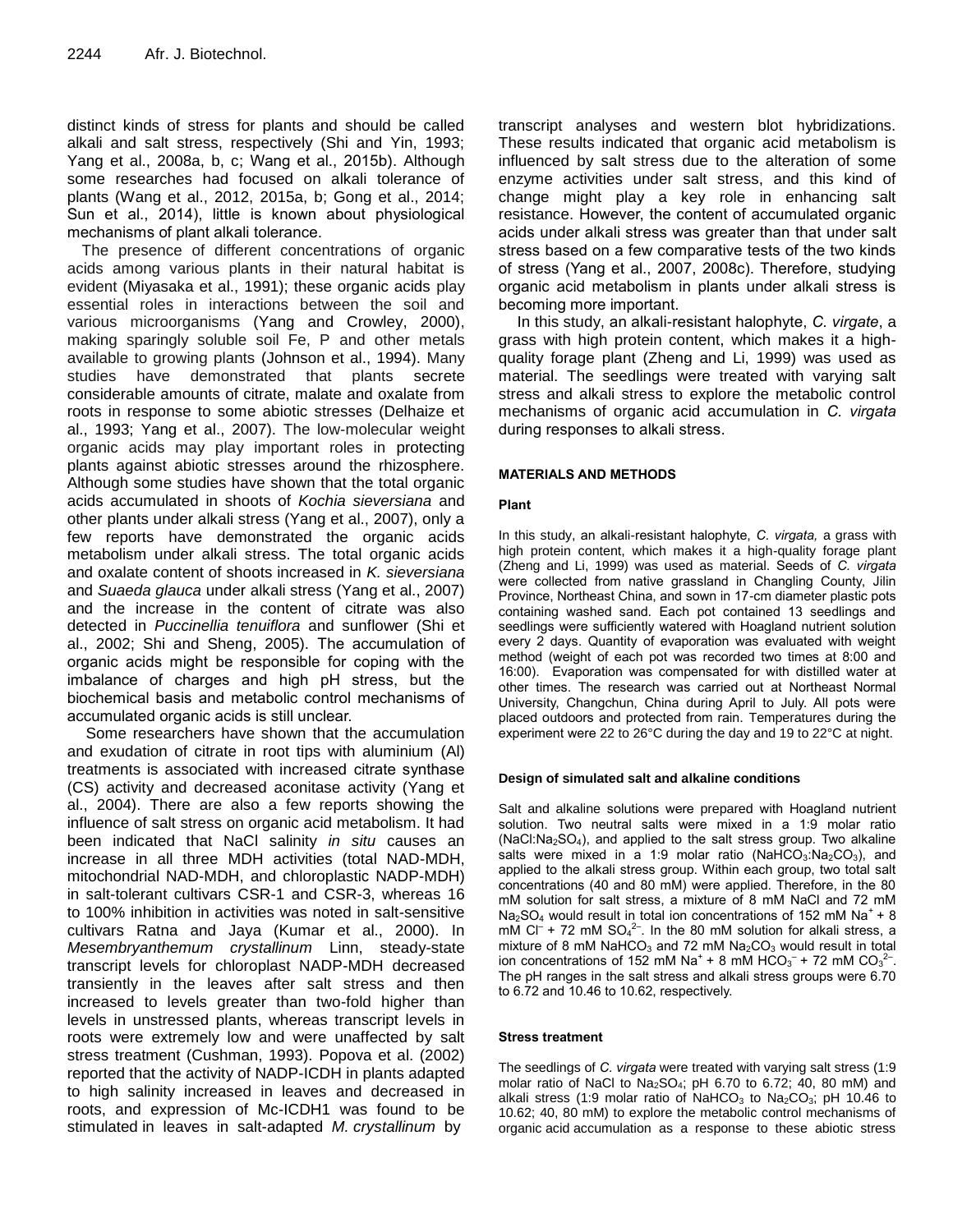factors. When the seedlings of *C. virgata* were 3 weeks old, 15 pots with seedlings growing uniformly were selected and randomly divided into 5 sets, 3 pots per set. One set was used as a control, and the remaining 4 sets were used as various stress treatments. Each pot was considered a single replicate; therefore, there were three replicates per set. Stress treatments were performed once every day around 8:00 am, with the application of nutrient solutions containing the appropriate salts. All pots were watered thoroughly with 500 cm<sup>3</sup> treatment solution applied in three portions. Control plants were maintained by watering with nutrient solution. The entire treatment duration was 3 days.

#### **Organic acid analysis**

The composition and content of organic acids in shoots was analyzed and compared to determine the characteristics of organic acids accumulation in response of *C. virgata* to salt and alkali stresses. All plants were harvested in the morning after the final treatment. The plants were first washed with tap water, then with distilled water. Roots and shoots were separated. The samples were oven-dried at 80°C for 15 min, then vacuum-dried at 40°C to constant weight. Shoots were then crushed, and used for testing organic acid. Dry samples (100 mg) were treated with 10 ml deionized water at 100°C for 60 min, and the extract was used to determine the contents of organic acids. Oxalic acid was determined by ion chromatography (DX-300 ion chromatographic system; AS4A-SC ion-exchange column, CD M-II electrical conductivity detector, mobile phase:  $Na<sub>2</sub>CO<sub>3</sub>/NaHCO<sub>3</sub> = 1.7/1.8$ mM; DIONEX, Sunnyvale, USA). The other organic acids were determined by ion chromatography (DX-300 ion chromatographic system; ICE-AS6 ion-exclusion column, CDM-II electrical conductivity detector, AMMS-ICE II suppressor, mobile phase: 0.4 mM heptafluorobutyric acid; DIONEX, Sunnyvale, USA).

#### **Determination of enzyme activity**

According to the analysis of organic acids, the relevant enzymes for study were selected and assayed. The main enzymes of the organic acid metabolism should include phosphoenolpyruvate carboxylase (PEPCase, EC 4.1.1.31), citrate synthase (CS, EC 4.1.3.7), aconitase, NADP-isocitrate dehydrogenase (NADP-ICDH, EC 1.1.1.42), Malate dehydrogenase (MDH, EC 1.1.1.37), isocitrate lyase (ICL, EC 4.1.3.1) and malate synthase (MS, EC 4.1.3.2). Following this, *C. virgata* plants were cultivated and treated in exactly the same way as mentioned earlier. After the final treatment, about 3 g leaves were randomly removed with scissors and cut as fresh samples.

#### **Enzyme extraction**

250 mg fresh samples were homogenized in an ice-cold pestle and mortar with 4 ml 50 mM HEPES-NaOH buffer (pH 7.5) containing 5 mM  $MgCl<sub>2</sub>$ , 5 mM EDTA, 10% (v/v) glycerol, and 0.1% (v/v) Triton X-100 (Yang et al., 2004). The homogenate was then centrifuged at 15,000 *g* at 4°C for 5 min, and the supernatant was used as the enzyme sources of PEPCase, CS, aconitase, NADP-ICDH and MDH. Another 0.3 g fresh leaves were homogenized in an ice-cold 3 ml 167 mM Tris-HCl buffer (pH 7.5) containing 10 mM KCl, 1 mM EDTA and 1 mM MgCl<sub>2</sub>. The homogenate was then centrifuged at 10, 000 *g* at 4°C for 5 min and the supernatant was used to measure the activities of ICL and MS (Gerhardt and Beevers, 1970).

#### **Enzyme assay**

The final volume of each assay was 1 ml. The activity of CS was

spectrophotometrically measured using method of Li et al. (2000). The NADP-ICDH activity was assayed by monitoring the increase of NADPH at 340 nm for 3 min, and according to method of Yang et al. (2004). The activities of PEPCase and MDH were spectrophotometrically assayed by monitoring the decrease of NADH at 340 nm for 3 min using method of Johnson et al. (1994). For the MDH activity measurement, the reaction mixture contained 100 mM Tris–HCl buffer (pH 7.8), 1 mM EDTA, 0.25 mM NADH, 1.25 mM oxaloacetate and 25 µl crude enzyme extract diluted 20 times. The PEPCase reaction mixture contained 100 mM Tris–HCl (pH 7.5), 5 mM  $MgCl_2$ , 100 mM NaHCO<sub>3</sub>, 1.5 mM PEP, 1 mM NADH and 2 units of MDH. The activities of MS were assayed by a DTNB method at 30°C (Hock and Beevers, 1966). The ICL assay measured the formation of glyoxylate-phenylhydrazone by following the increase of absorbance at 324 nm at 30°C (Ebel and Schwienbacher, 2006). The protein in the enzyme extract was quantified by the method of Bradford (Bradford, 1976). Each sample was repeated at least five times and the error could not exceed 5%.

#### **Data analysis**

Each result was the mean of at least three replicated treatments. Values indicate mean  $\pm$  standard error (SE). Statistical analyses were performed by one-way analysis of variance (ANOVA) using the statistical program SAS. The treatment mean values within the same stress type were compared by post hoc least significant difference (LSD) test at 0.05 level.

# **RESULTS**

#### **Qualitative and quantitative changes of organic acids under salt and alkali stress**

The analysis of organic acid composition showed that there were no changes in composition of organic acids in the shoots of *C. virgata* under salt and alkali stress compared with the control. Citrate, malate, succinate, acetate, oxalate and lactate were detected in *C. virgata* shoots (Figure 1). However, the content of total organic acids and the percentages of six organic acids to total organic acid in the shoots of *C. virgata* were significantly different between salt stress and alkali stress. The content of total organic acids increased remarkably with increasing salinity under alkali stress (Figure 1, p<0.01), and they increased to 2.3 and 3.3 times that of control for 40 and 80 mM alkali stress, respectively. Of these, citrate content was the greatest, with 26.2 and 44.9% of total organic acids, and increased to 4.6 and 11.3 times than that of the control in shoots (Table 1) for 40 and 80 mM alkali stress, respectively (p<0.01). For malate, they were 40.3 and 26.9% and increased to 2.9 and 2.8 times, respectively (p<0.001). In addition, the alkali stress increased the content of lactate, succinate and acetate weakly to different extents (Figure 1).

#### **Enzyme activity responses to salt and alkali stress**

The activities of CS in leaves of *C. virgata* increased significantly with increasing salinity under alkali stress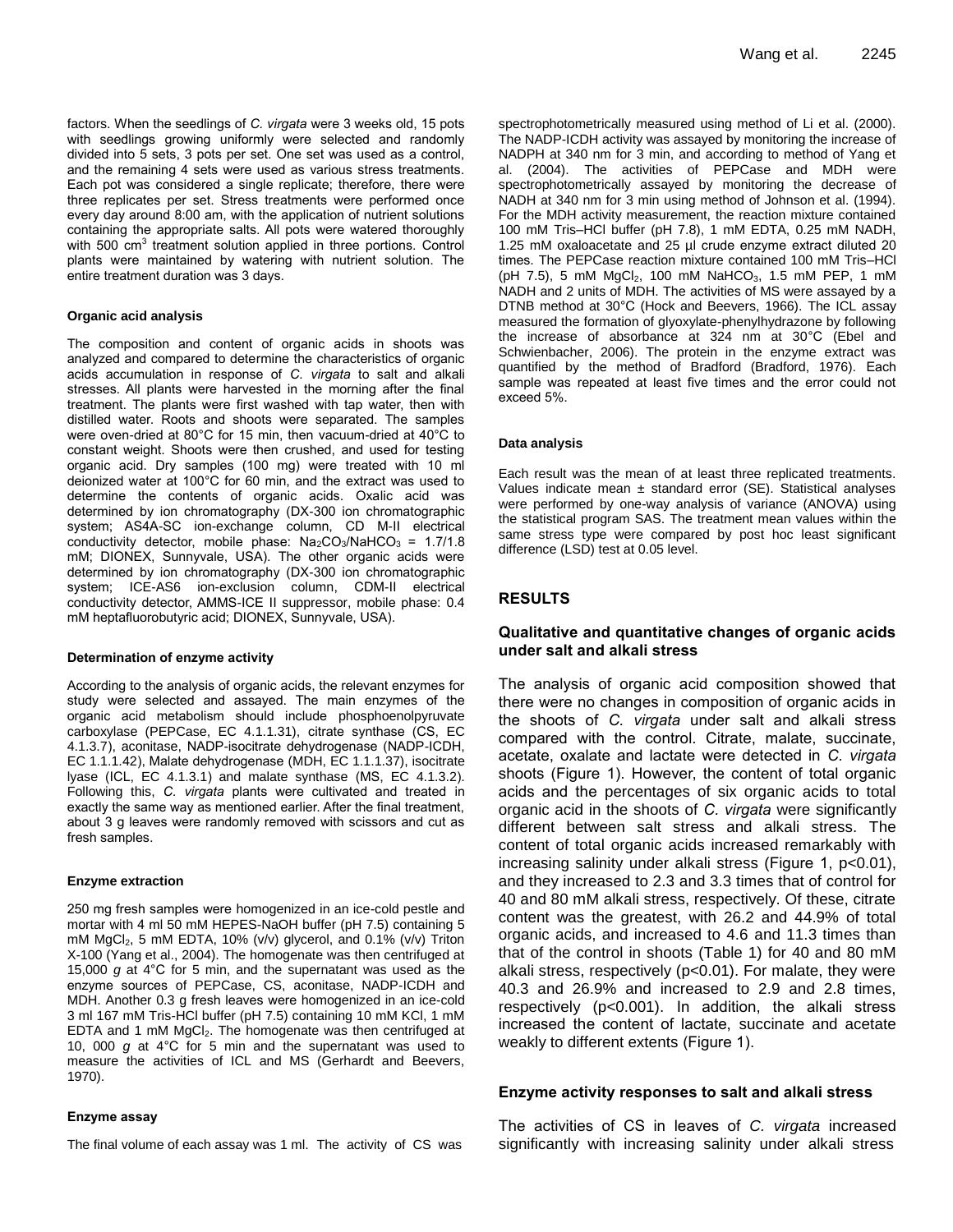

**Figure 1.** Effects of alkali and salt stresses on contents of organic acids in shoots of *C. virgata*. The values are means ± S.E. of three replicates. Means followed by different letters within the same stress type are significantly different at P ≤ 0.05, according to post hoc least significant difference (LSD) test.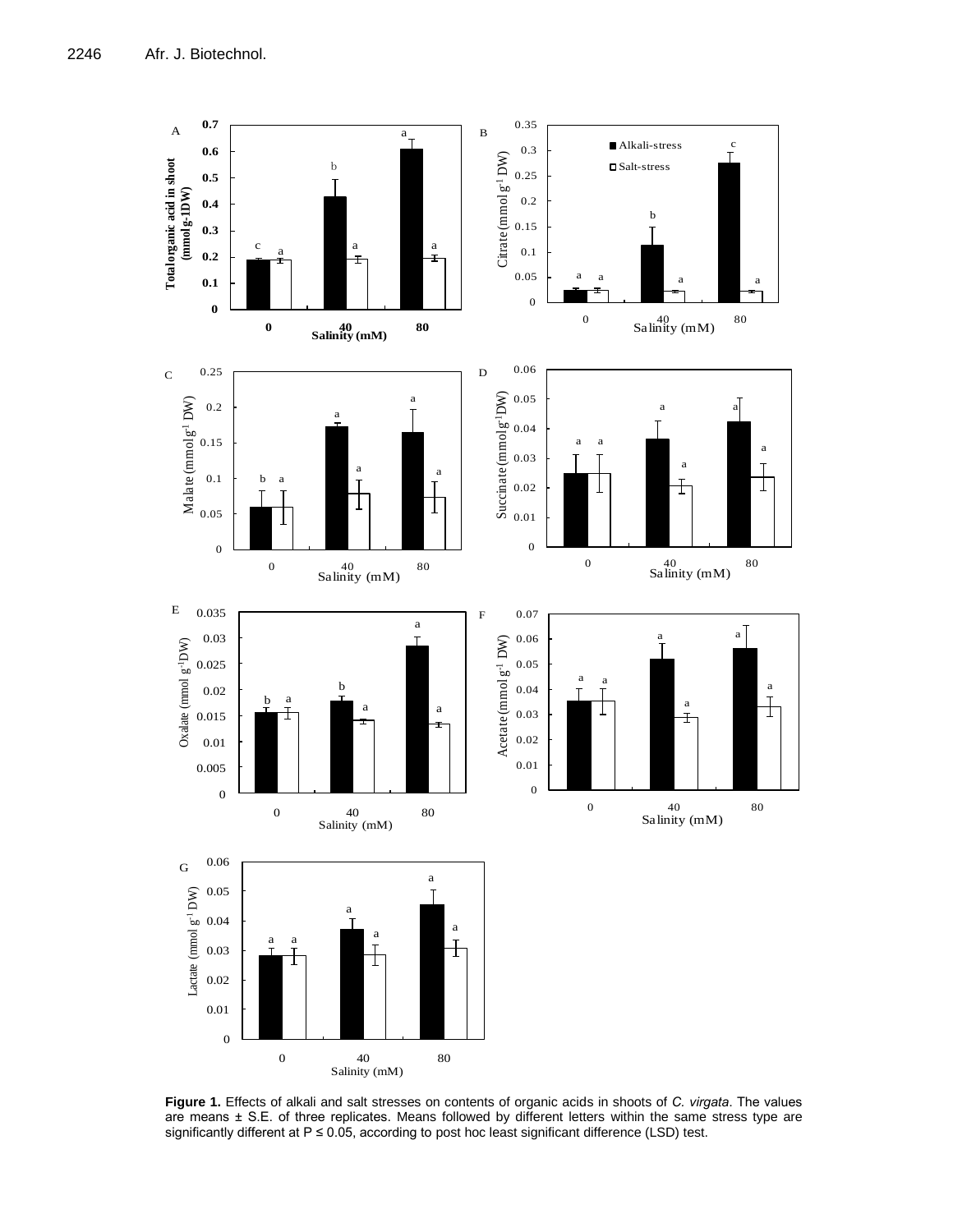| <b>Parameter</b> | Salinity (mM) | Citrate (%) | Malate (%) | Succinate (%) | Acetate (%) | Oxalate (%) | Lactate (%) |
|------------------|---------------|-------------|------------|---------------|-------------|-------------|-------------|
| Control          |               | 13          | 31.6       | 13.2          | 18.9        | 8.3         | 15          |
|                  |               |             |            |               |             |             |             |
| Alkali stress    | 40            | 26.2        | 40.3       | 8.5           | 12.2        | 4.2         | 8.6         |
|                  | 80            | 44.9        | 26.9       | 6.9           | 9.2         | 4.7         | 7.4         |
|                  |               |             |            |               |             |             |             |
| Salt stress      | 40            | 11.8        | 40.6       | 10.6          | 15          | 7.2         | 14.8        |
|                  | 80            | 11.3        | 37.4       | 12            | 16.8        | 6.8         | 15.7        |

**Table 1.** Percentage contribution of six organic acids to total moles of organic acid in *C. virgata* shoots under salt and alkali stresses. Percentage is calculated according to the means of three replications.

(p<0.01); they increased by 10.4 and 14.9%, respectively, compared to the control under 40 and 80 mM alkali stress (Figure 1). PEPCase activity showed little change or decreased weakly. In the meantime, the activity of aconitase decreased slowly under 80 mM alkali stress, MDH activity markedly decreased, but the activity of NADP-ICDH increased significantly. However, the activities of PEPCase, CS, aconitase, NADP-ICDH and MDH in leaves of *C. virgata* were unaffected or increased weakly by exposure to 40 and 80 mM salt stress.

Under salt stress, the activity of ICL had no significant change, but its activity increased markedly under alkali stress (p<0.0001). Salt and alkali stress all increased MS activity, but it was greater under alkali stress (p<0.0001) than under salt stress (p<0.05); it increased to 1.51 and 1.55 times as against the control for 40 and 80 mM alkali stress, respectively, but it was greater only 1.16 and 1.17 times for 40 and 80 mM salt stress, respectively.

# **DISCUSSION**

### **Accumulation of organic acids is the key physiological response for** *C. virgata* **during adaptation to alkali stress**

Some reports have clearly demonstrated that alkali salt and salt stress are two distinct kinds of stress for plants and that the effects of alkali stress on plants are more severe than those of salt stress (Yang et al., 2008a, b, c). An explanation for the different effects of the two stresses might be their different mechanisms of action on plants. The injurious effects of salt stress may be a result of low water potentials and ion toxicities. Alkali stress consists of the same stress factors as salt stress, but the influence of high pH is added. The high pH environment surrounding the roots not only may have effect on the ion activities in the nutrient solution, but also may directly cause metal ions, such as  $Ca^{2+}$ , Mg<sup>2+</sup>, Fe<sup>2+</sup> and Cu<sup>2+</sup>, to precipitate (Shi and Zhao, 1997), which may lead to depletion of the nutrient supply and disturbance of ion balance around the roots.

The previous studies have also indicated that accumulation of organic acids in plants was an adaptive response to the influx of sodium ions and an important mechanism to maintain stable tissue pH and ion balance for the internal environment (Yang et al., 2007; Shi et al., 2002). Our results also show that the stable tissue pH and ion balance maintained in *C. virgata* is primarily due to the significant accumulation of organic acids. Results shown in Figure 2 indicate that various organic acids and the ratio of each component, do not change much under salt stress. However, a large number of organic acids accumulated under alkali stress, especially for citrate and malate.

Although, an accumulation of organic aids in shoots is a widespread physiological response to plants under alkali stress, the characteristics of organic acid accumulation, especially the kinds of organic acids among various species, is obviously different. For instance, it was reported that the oxalate represented about 90% of total organic acids in the stems and leaves of *K. sieversiana* (Yang et al., 2007) and *S. glauca* (Yang et al., 2008c); oxalate was also the dominant accumulated component under alkali stress. However, *C. virgata* was found to predominantly accumulate citrate under alkali stress; the contents of 40 and 80 mM alkali stress treatments were greater 4.6 and 11.3 times compared with the control, respectively. The gramineous halophyte *P. tenuiflora*, which is in the same family as *C. virgata,* also mainly accumulated citrate under alkali stress (Shi et al., 2002). This may indicate that the plants of different families and genus (or even from the same family), have different metabolic control mechanism of organic acids under alkali stress.

# **The metabolic control regulation mechanism of organic acids under alkali stress in** *C. virgata*

Organic acid metabolism exerts key roles in the plant adapting to various adversity stresses (Ryan et al., 1995; Wang et al., 2007; Ligaba et al., 2004; Rauser, 1999; Yang et al., 2007). A large amount of published data has shown the formation and transport of organic acids in plant cells, characteristics of related enzymes and the exudation of roots (Wang, 2001; López-Bucio et al., 2000; Li et al., 2000). The characteristics of organic acid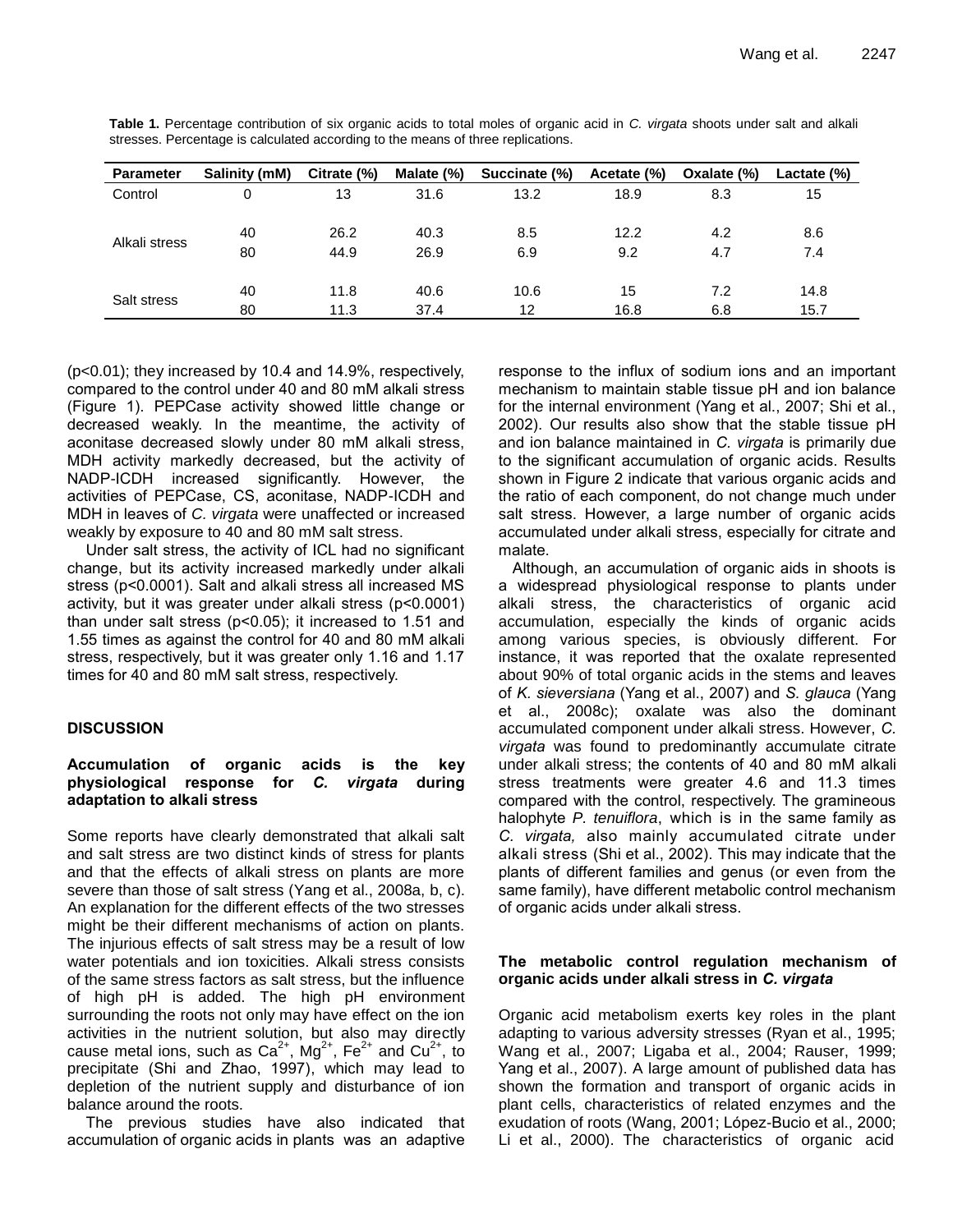

**Figure 2.** Effects of alkali and salt stresses on activities of key enzymes involved in organic acid metabolism in leaves of *C. virgata*. The values are means ± S.E. of three replicates. Means followed by different letters within the same stress type are significantly different at P ≤ 0.05, according to post hoc least significant difference (LSD) test.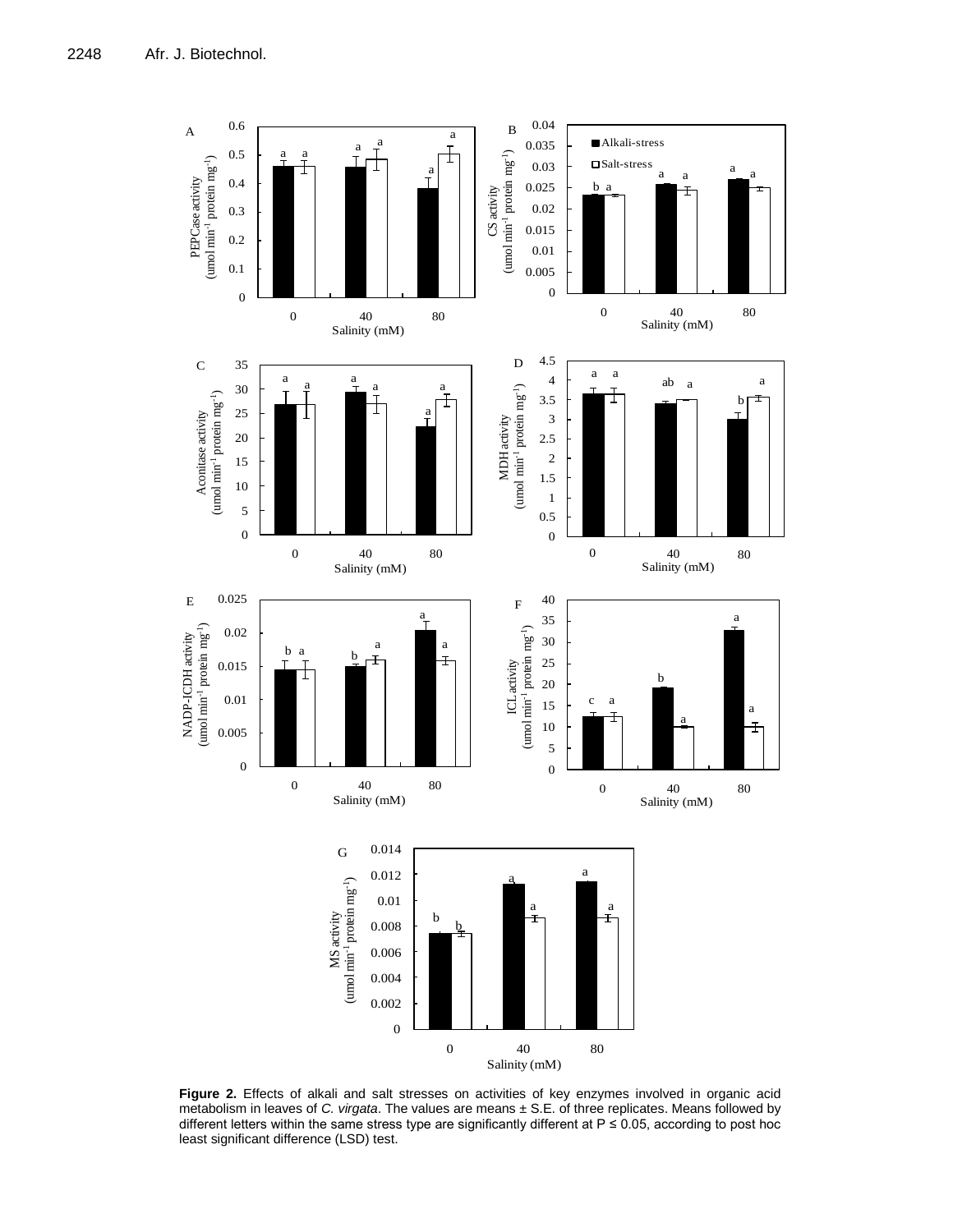metabolism at the enzyme level should be revealed under alkali stress by monitoring the key enzymes that determine the rates of relevant reactions under alkali stress. Furthermore, the key genes of plant alkali tolerance would be easily identified by finding the key enzymes of plant alkali tolerance. According to the dominantly accumulated organic acids under alkali stress, citrate and malate, the activities of relevant enzymes were determined and assayed and were expected to reveal the organic acid metabolism in *C. virgata* under alkali stress.

The enzymes, such as CS, MDH, PEPCase, aconitase, and NADP-ICDH involved in synthesis or degradation of citrate, all affect the accumulation of citrate in plants. Yang et al. (2004) reported that aluminium-induced exudation of citrate from roots of *C. tora* was mainly due to the increase in CS activity and the decrease in aconitase activity, but NADP-ICDH, MDH and PEPCase were not directly involved in this physiological process. The P-stressed proteoid roots of *Lupinus albus* also largely excreted citrate, but the activities of CS, MDH and PEPCase were all increased. Meanwhile, western blot analysis also showed that the PEPCase enzyme protein was more highly expressed in -P proteoid roots compared to other tissues (Johnson et al., 1994). The organic acid metabolism is extremely complex in plants and various stress-induced metabolism control mechanisms may also be different. Our results proved this point and showed that the activities of enzymes involved in organic acid accumulation did not alter much under salt stress; however, some enzymes changed significantly under alkali stress (Figure 2).

Our results showed that the CS activity was significantly increased under alkali stress, which may be the main reason for the accumulation of citrate. In addition, the cytosolic form of NADP-ICDH is probably the major pathway for the catabolism of citrate after its transport out of mitochondria and conversion to isocitrate by aconitase in the cytosol (Delhaize et al., 2003; Gálvez et al., 1999). It had been shown that carrot cell lines with a high citrate efflux have reduced NADP-ICDH activity, along with enhanced CS activity, which is consistent with a role for the cytosolic NADP-ICDH in contributing towards the control of citrate concentrations in plant cells (Takita et al., 1999; Kihara et al., 2003). However, the NADP-ICDH activity was significantly increased under 80 mM alkali stress; although this was not conducive to the explanation of accumulated citrate, it was beneficial to interpreting the accumulation of malate simultaneously. Interestingly, alkali stress did not affect the PEPCase activity, indicating that this enzyme was not the limiting factor for the substrate of synthesizing citrate.

The experimental data showed that, although MS activity significantly increased under salt stress, ICL, NADP-ICDH, PEPCase and MDH activities showed little change; this may be one of the reasons for the unchanged malate content. However, MS activity increased significantly under 40 mM alkali stress; when the alkali stress intensity increased to 80 mM, the activities of MS and ICL increased significantly, whereas MDH activity decreased. These results indicated that the changes in these enzyme activities facilitated the accumulation of malate. However, the activities of two specific enzymes in the glyoxylate cycle, namely, MS and ICL, were significantly increased under alkali stress, which might contribute to the malate accumulation. Although, ICL and NADP-ICDH compete for the same substrate, isocitrate, the two enzymes may be expressed together. Malate accumulated sharply due to the highlevel expression of glyoxylate-cycle enzymes under alkali stress. The isocitrate, citrate and oxaloacetate may be transported to glyoxysome to support the glyoxylate-cycle activity. When plants become senescent or are kept in the dark for a longer period of time, they start to degrade their endomembrane system and the glyoxylate cycle becomes important in exploiting the end product of fatty acid β-oxidation (Cornah and Smith, 2002). The malate accumulation may also be associated with lipid metabolism under alkali stress.

The organic acid accumulation response to alkali stress was a comprehensive regulated result of two or more enzymes for *C. virgata*: CS, MS and ICL might play key roles in this process. However, the regulation of enzyme activity was likely to be a complex process that occurred at different levels or at different stages, such as transcription, translation, zymoprotein assembly or modification. It could also be the result of interactions of enzyme inhibitors or activators with other regulating substances. Thus, the organic acid metabolic control mechanism at the enzyme level remains to be further studied.

Intracellular organic acid accumulation was not only related to the organic acid metabolism, but also to the organic acid transport. Organic acids synthesized in mitochondria or other parts entered into the certain sites through carriers or specific channels for storage or other specific physiological functions. Under alkali stress, organic acids were mainly transferred to the vacuole and accumulated in order to balance the positive charge and regulate intracellular pH (Yang et al., 2007; Shi et al., 2002). The transport route and efficiency are also closely related to the accumulation of organic acids, and this is worth studying further. Some research had concerned the gene expression and protein interaction in response of plants to alkali stress (Wang et al., 2015a, 2012; Gong et al., 2014; Sun et al., 2014). Metabolism regulation of organic acid should be considered in model plants such as rice and Arabidopsis, which may further facilitate the identification of gene involved in alkali tolerance.

# **Conflict of Interests**

The authors have not declared any conflict of interests.